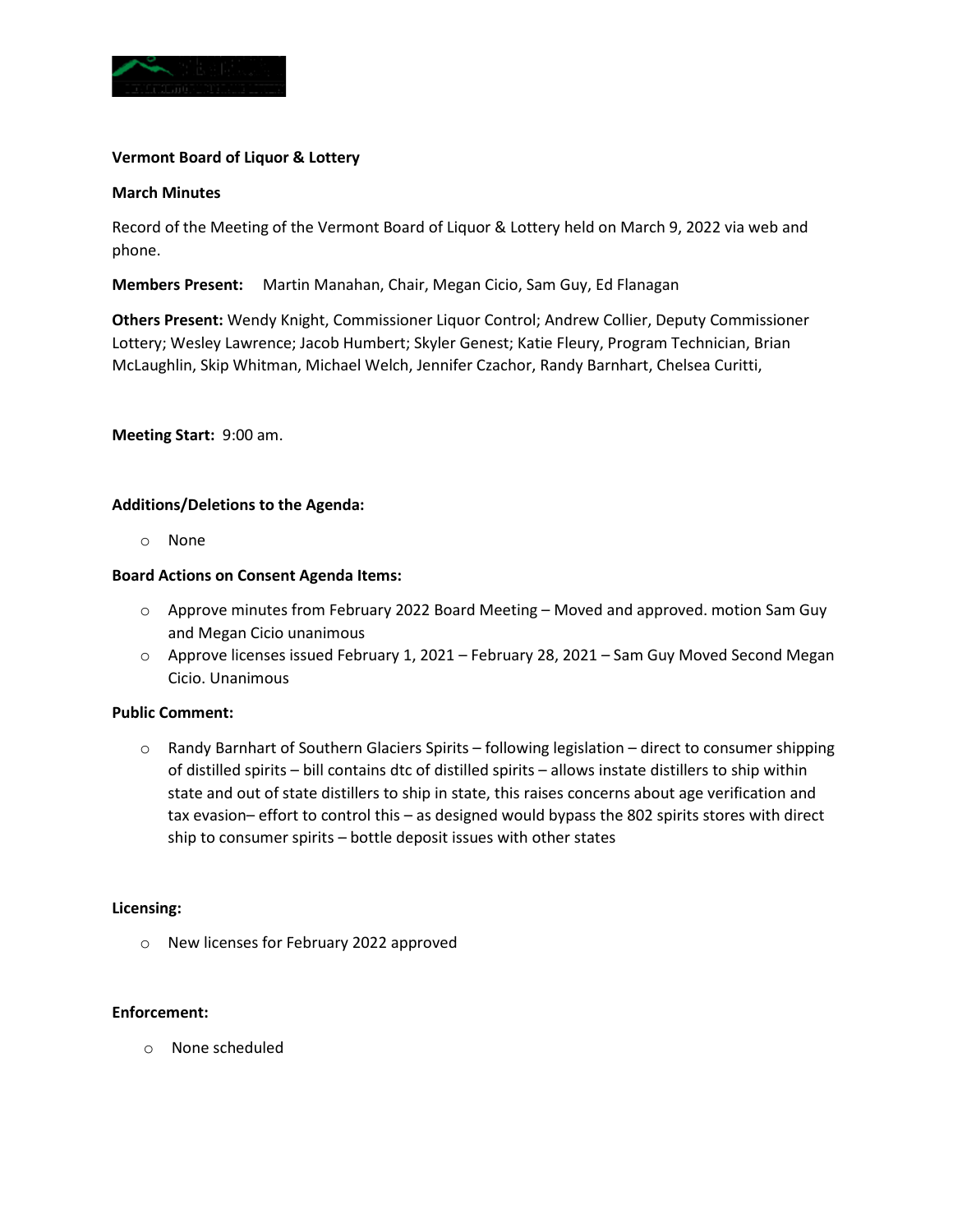

#### **Deputy Commissioner Comments:**

#### **Liquor Control:**

- $\circ$  Russian made product removed product via gov. Phil Scott all Russian products has been removed and is in the process of being brought back to the warehouse should be all back by Tuesday the  $15<sup>th</sup>$  – monetary \$13,000 reps about 700 bottles – sales since july 1 about \$38,000 in Russian vodka, in total vodka 16 million in vodka sales - Russian products what happens with it – Russian made is brought to warehouse and will stay there figuring out what to do with product that is already in warehouse to see if they can be sent back but for now is in warehouse
- $\circ$  Seeing sustained sale increases 2/27-3/5 11.5% increase compared to last year at that time. on premise sales are ramping up, representing 30% of sales vs. 20-25% that they typically do.
- o Liquor sales are 25% higher compared to 2019 9.7% higher than 2021
- $\circ$  While the spirits orders have been larger this has not affected deliveries yet. As a reminder, we added a Friday delivery during summer/fall 2021 as needed to delivery OOS product to stores as soon as it came in.
- o Conducting user testing for release one of new online licensing system
- o 32 out of 72 store audits completed by retail ops team
- $\circ$  April 1<sup>st</sup> is the next agency contract date for renewals
- $\circ$  License renewals are underway and being processed with 48 hours thanks to the addition of a new team member, Brendan
- $\circ$  No enforcement hearings recently because we are focused on compliance-first strategy working with hospitality businesses to be in compliance. Skyler is going to provide metrics for Board
- $\circ$  Budget for gas for deliveries sufficient budget to cover gas monitoring for now to see how it is going to impact.

## **Lottery:**

- $\circ$  Insta tickets, Powerball, Megabucks last week sales over previous year were down 10%, 11%, and 17% respectively. Sales for Lucky for Life and Fast Play were up 49% and 150% respectively.
- o As gas prices increase, we are monitoring the lottery sale to see any impact.
- o Muscle board voted for Powerball internationally
- o 6 new Insta tickets released 3/4
- $\circ$  Talking about sponsorships with Lake Monsters and Thunder Road to reach new players
- o Working with VT Trans on their Drive Well campaign
- $\circ$  Cleaning up websites and external forms to ensure information is current and accurate
- $\circ$  Integration is proceeding. Continuing talks with BGS about 4 options for new office space. Looking at shorter- term lease options.
- o FY23 budget presentations have been going well; no concerns expressed by committees
- o Senators in Senate Appropriations are very interested in sports betting
- $\circ$  Box store lottery self checkout Walmart vending machine in view of employees